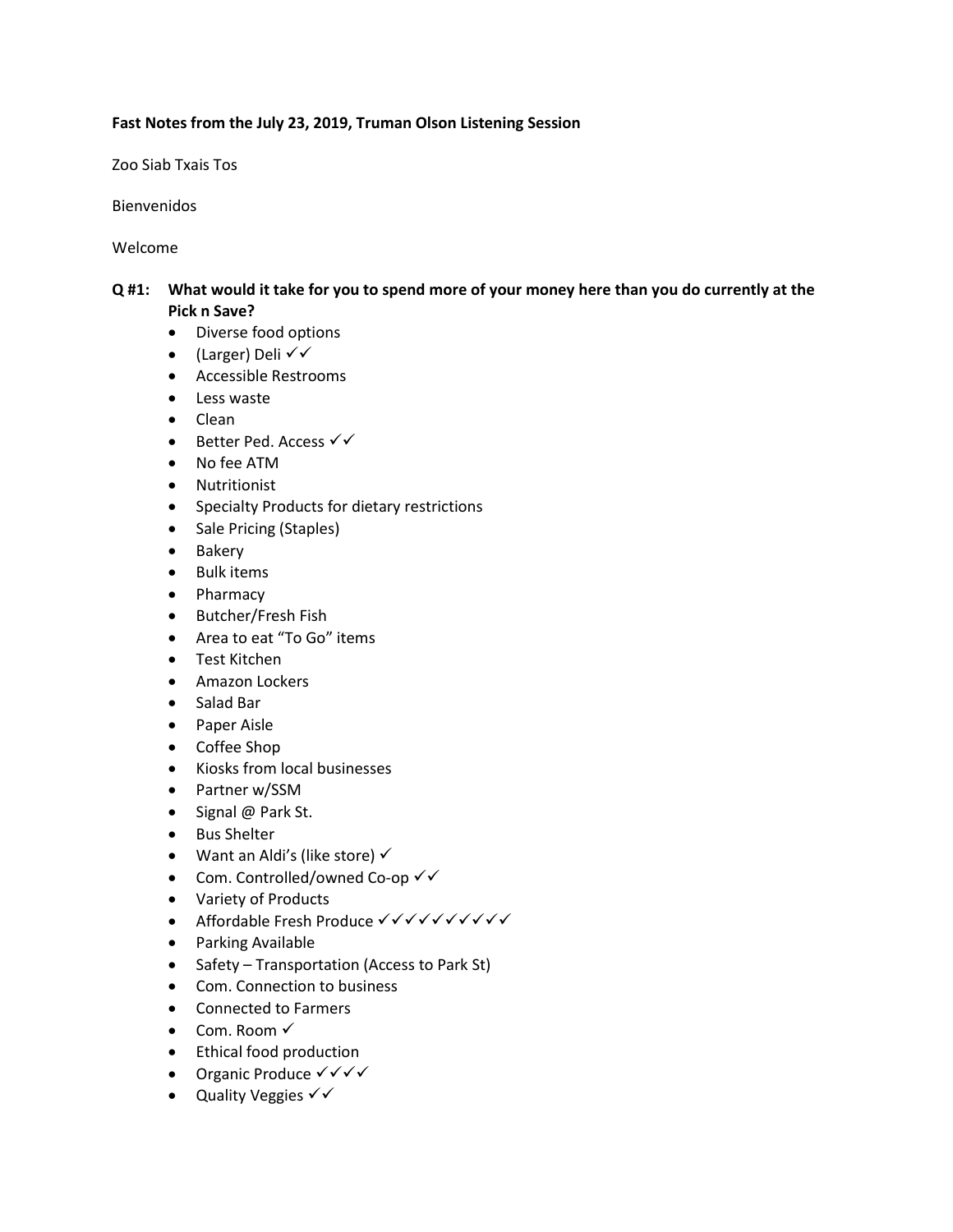- Grocery Pickup  $\checkmark$
- Larger size store  $\checkmark$
- Disability Access (Parking & Store Layout)  $\checkmark\checkmark$

# **Q #2: What are the elements or characteristics that are necessary for this store to really work for the community?**

- Method of feedback to grocer
- Employees of new store represent diversity of Com.
- Partnerships for local produce
- Living Wage Jobs
- Easy grocery loading for delivery

# **Q #3: What are your concerns with regard to this grocery store? What do you not want to see happen?**

- Committed Grocer
- Ped. Friendly
- Store should Continue to engage/Public Ownership
- Food Pantry (Needed)
- Partnerships w/Health Care Insurers
- Mngmnt Not Responsive
- Accessibility Not Addressed
- What Else is Located on Site??  $\checkmark$
- Concern re: High Cost of groceries
- Plan Rest of Site
- Wante Supermarket (-vs- Shopping Ctr.)
- Concern re: Not forming a Com.
- Store Driven by Corporate Entity/Profit
- Prices too high
- New Rd. Raising Costs
- Gentrification (No)  $\checkmark$
- Cedar St. (Traffic Impact)
- High Density Aff. Housing?? (Where is it?)
- Loss of local businesses
- No gas station
- Diversity of Uses
- $\bullet$  Loss of Affordability  $\checkmark$
- No Security Guards/Fencing/Police
- Not a 1-story Store w/surface Pkg
- Concern Re: Smaller Store  $\checkmark$
- Long-lasting Store √
- City tying hands of Developers (lose
- Too Small
- Not "Boutique"  $\checkmark$
- Lack of Transparency
- City Make a "Business Decision" & Not Be mindful of N'Hood
- Not Prioritize Most Important Needs